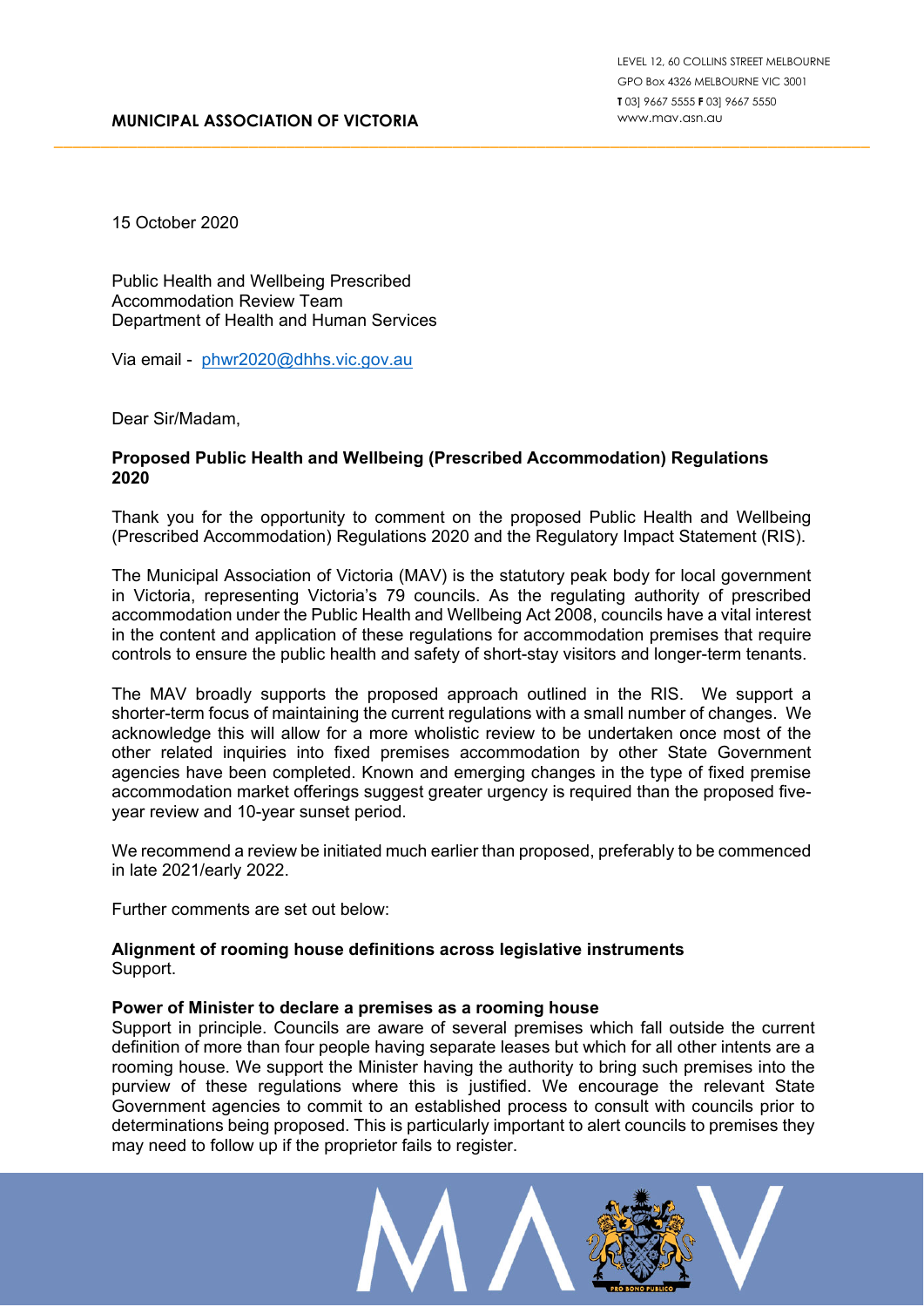## **Improved links between licence approval processes for proprietors and registration of premises**

Development of a mechanism or protocol between councils as the registering authorities of premises, and Business Licensing Victoria as the licensee of proprietors, would assist councils ensure they do not register premises where the proprietor is not licensed.

## **COVID-19 impact**

The current COVID-19 pandemic illustrates the acute importance of minimising the spread of infectious disease. We believe this is best achieved through State Government and councils working closely together to provide appropriate information and support to proprietors and tenants. Councils rely on advice and knowledge from DHHS about disease notifications and trends. DHHS relies on councils to provide insights about issues arising in their local area. Councils' connections with local businesses and communities are important conduits supporting public health education about the important role each can play in preventing spread of illness.

## **Accommodation supply**

As Victoria recovers from the COVID-19 pandemic it will be critical that there if sufficient, safe last-resort accommodation for vulnerable people. An appropriate balance must be struck between ensuring the health and safety of residents and the protection and maintenance of existing last-resort accommodation. The role of the private sector needs to continue to play an important role in increasing supply and options for housing.

## **Review/sunset period**

As outlined above, we recommend a more thorough review of these regulations is required. This should be completed sooner rather than later. There have been a range of developments and continuing issues arising from the legislative frameworks for rooming houses, itinerant workers, student accommodation and tourist accommodation which is also being increasingly utilised by more permanent tenants. These developments are compounded by the many agencies and stakeholders involved. New on-line platforms and intermediaries with business proprietors, such as Airbnb, require re-assessment of the current regulatory framework.

We acknowledge it is appropriate to wait for the DELWP rural accommodation review and the DJCS short-stay accommodation review to be completed. This will allow their findings to inform a review of the prescribed accommodation regulations. The rapid changes in market offerings and increased risks to vulnerable people needing accommodation through the COVID-19 recovery period are driving a sense of urgency to complete the prescribed accommodation review. We believe a more thorough review of the Public Health and Wellbeing Regulations 2020 should be completed in early 2022. Regulatory review of caravans and mobile accommodation is less pressing given these are guided by separate regulatory frameworks.

## **Continued partnership between DHHS and councils**

We welcome the commitment in the RIS that DHHS will continue to work with councils to deliver improvements in enforcement. We support DHHS continuing to pay particular attention to monitoring and implementing strategies to limit the transmission of coronavirus in prescribed accommodation. As DHHS is well aware, prescribed accommodation poses acknowledged risks to health and wellbeing due to either the density of living arrangements (for example multiple people in bedrooms) or the use of shared facilities by significant numbers of unrelated people (for example toilets, kitchens, gyms, elevators etc).